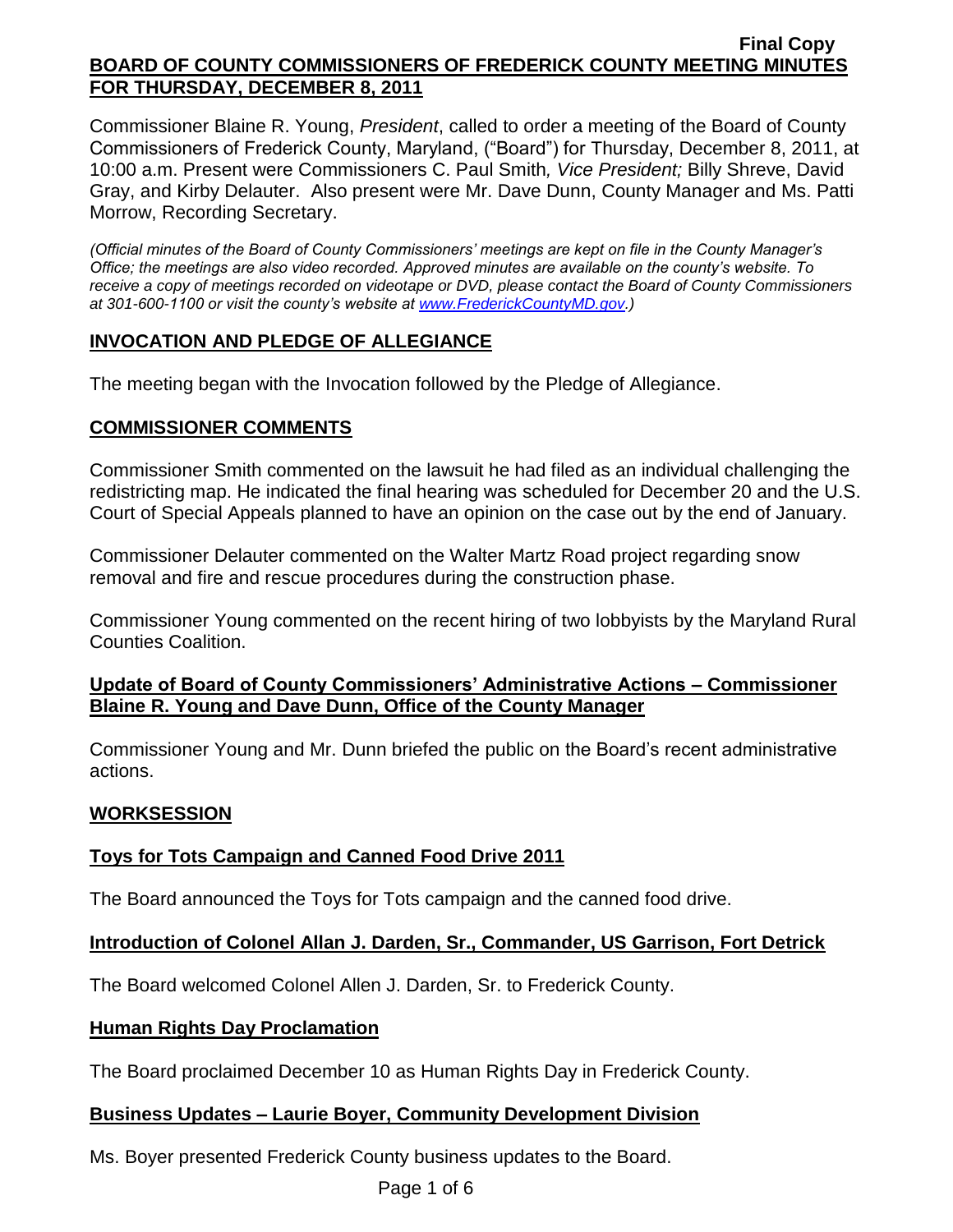The Board recognized Ms. Amber Nagle, Shockley Honda, for their service to the community.

# **CONSENT AGENDA**

The following item was presented on the consent agenda:

### BID AWARD

• Purchasing Memo #12-073 – Employee Assistance Program Services, RFP #09-06 Renewal Award to: Deer Oaks EAP Services Award amount: \$28,097.28

Commissioner Smith moved to approve the consent agenda as presented. Commissioner Gray seconded the motion that passed 5-0.

### **ADMINISTRATIVE BUSINESS**

### **Approval of Board of County Commissioners' Meeting Minutes**

The following minutes were approved by unanimous consent:

- Thursday, October 20, 2011
- Thursday, October 27, 2011
- Tuesday, November 1, 2011, Evening

## **Bid Awards – Hal Good, Finance Division**

Purchasing Memo #12-086 – Animal Control Floor Cover and Attached Budget Transfer

Mr. Harold Domer, Animal Control Division, commented on the request.

Commissioner Smith moved to approve Purchasing Memo #12-086 as presented. Commissioner Gray seconded the motion that passed 5-0.

Purchasing Memo #12-087 – Management Services and Oversight Services for Citizens Care and Rehabilitation Center (CCRC)/ Montevue Assisted Living (MAL) and Attached Budget **Transfer** 

Dr. Sonja Sperlich, President, Citizens Nursing Home Board of Trustees; Mr. Collier Baird, CCRC / MAL; and Ms. Tammy Conrad, Finance Division, participated in a discussion of Purchasing Memo #12-087.

Commissioner Gray questioned why the request to contract with L.W. Consulting, Inc. was a sole source.

Mr. John Mathias and Mr. Richard McCain, Office of the County Attorney, commented on the issue of sole source.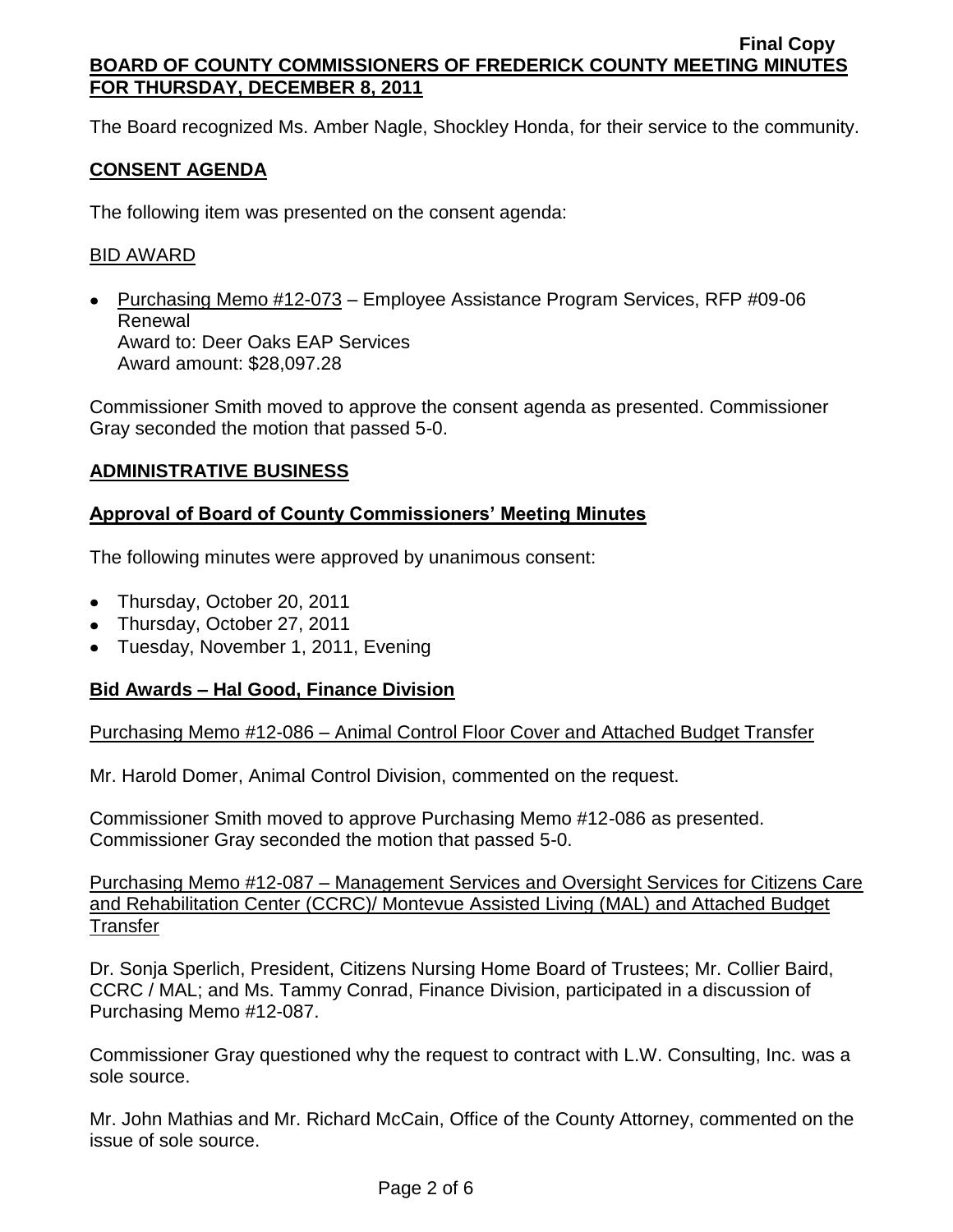Commissioner Smith moved to approve the purchasing request as presented with the following modifications and approval of the associated budget transfer:

- Page 13: The only parties to any proceeding to determine a dispute shall be the contractor and the owner COUNTY unless the contractor and owner COUNTY otherwise agree to allow additional parties.
- Page 28: The last paragraph begins: No action, regardless of form, arising from the services under this agreement may be brought by either party more that two years after the date of the last services provided under this agreement EXCEPT WITH RESPECT TO ANY LEGAL ACTION BETWEEN L.W. CONSULTING, INC. AND THE COUNTY.

Commissioner Young seconded the motion that passed 4-1 with Commissioner Gray opposed.

## **University of Maryland Extension Unexpended FY 2011 Funds – Christine Lothen-Kline, University of Maryland Extension Office (Extension Office)**

Ms. Lothen-Kline addressed the Board regarding the PAYSTATE FY 2011 funds. Mr. Terry Poole, Extension Office, was also present.

Commissioner Gray moved to approve the PAYSTATE FY 2011 carry-forward funds of \$4,261.63 to be retained by the Extension Office. Commissioner Smith seconded the motion that passed 5-0.

Ms. Lothen-Kline thanked the Board for the renovation to the 330 Montevue Lane building and the support of the temporary move to the Public Safety Training Facility. Ms. Lothen-Kline told the Board she would be leaving the Extension Office at the end of December.

# **Frederick County Historic District Tax Credit Regulations – Richard McCain, Office of the County Attorney**

Commissioner Gray moved to approve a resolution that would adopt the revision of the Frederick County Historic District Tax Credit Regulations with an effective date of December 8, 2011. Commissioner Smith seconded the motion that passed 5-0.

(A copy of the approved/adopted resolution can be obtained in the County Manager's Office or from the county's website, [www.FrederickCountyMD.gov.](http://www.frederickcountymd.gov/))

# **Maintenance of Clemsonville Road Stormwater Management (SWM) Facilities – Tom Meunier, Public Works Division**

Mr. Robert Shen and Mr. Dave Olney, Public Works Division, participated in the discussion of the request to accept the maintenance responsibility for the SWM facilities associated with the realigned portion of Clemsonville Road.

Mr. David Severn, Esquire, Severn, O'Connor and Kresslein, PA, commented on behalf of Lehigh Cement Company, LLC.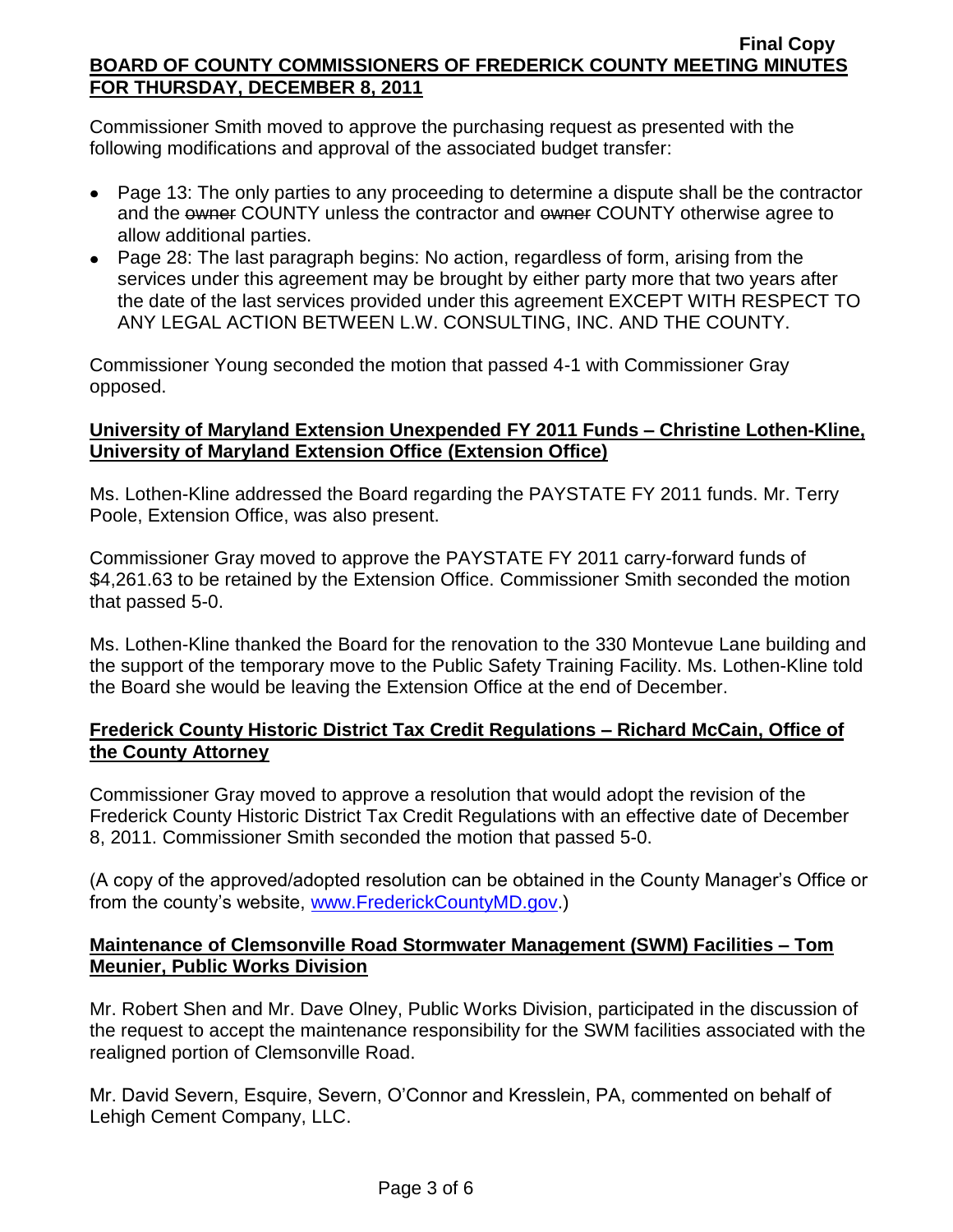Commissioner Smith moved to approve Option B to transfer the maintenance responsibilities for the SWM facilities to the county. Commissioner Delauter seconded the motion that passed 5-0.

# **COMMISSIONER COMMENTS**

Commissioners Shreve and Delauter commented on the business environment in the state of Maryland.

Commissioner Young indicated the FY 2013 base budget would be presented next week.

# **PUBLIC COMMENTS**

- Bonnie Bailey-Baker
- Michael Hill

# **QUESTIONS – PRESS**

None.

# **CLOSED SESSION**

Commissioner Smith moved to go into closed session under the Maryland Annotated Code State Government Article § 10-508 (3) To consider the acquisition of real property for a public purpose and matters directly related thereto. Commissioner Delauter seconded the motion that passed 5-0.

## **ADJOURN**

The meeting adjourned at 12:10 p.m.

Patricia A. Morrow Recording Secretary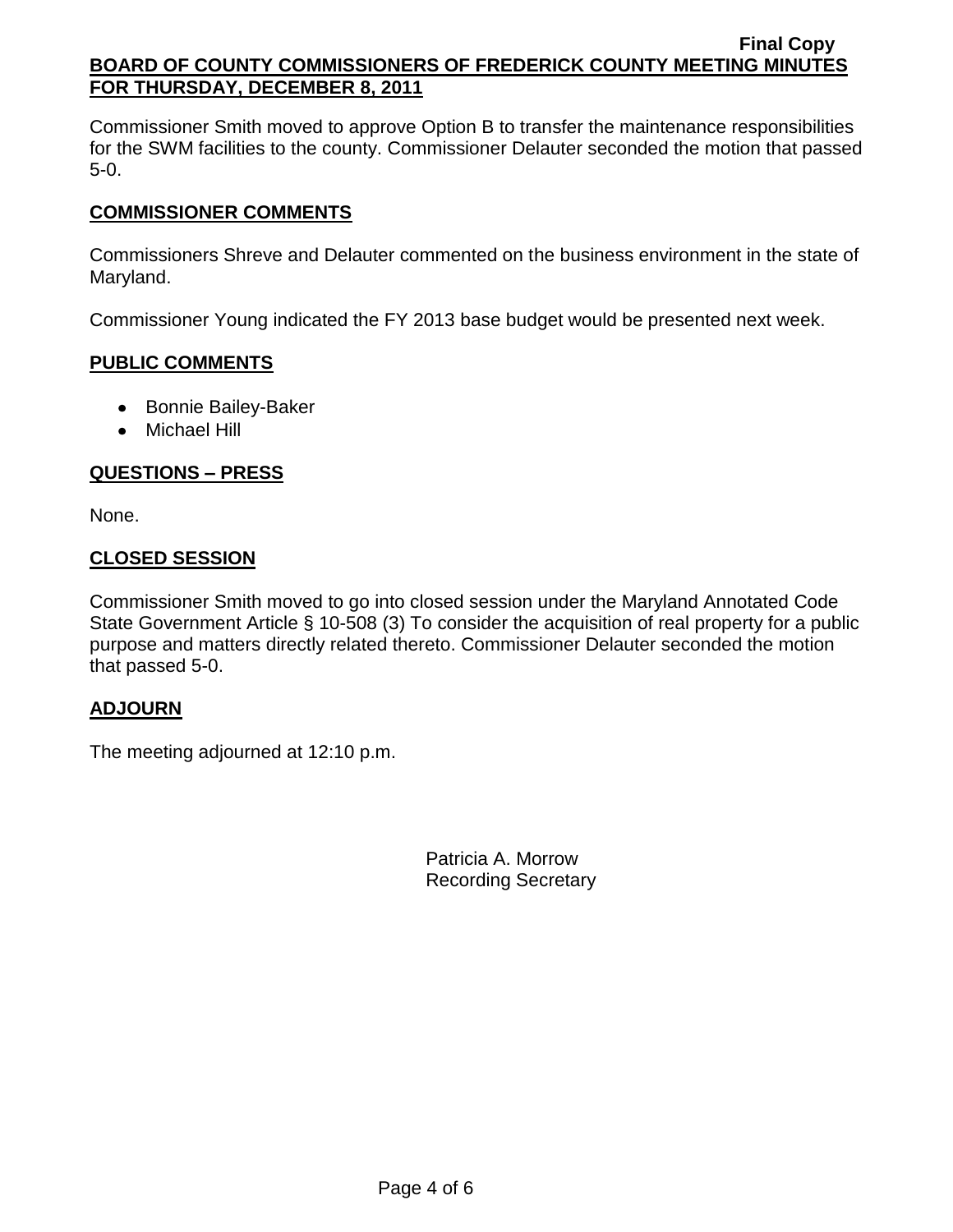# **FORM OF STATEMENT FOR CLOSING THE MEETING OF THURSDAY, DECEMBER 8, 2011**

# **STATUTORY AUTHORITY TO CLOSE SESSION**

### **State Government Article §10-508(a):**

(3) To consider the acquisition of real property for a public purpose and matters directly related thereto.

### **Motion:**

Commissioner Smith moved to go into closed session under the Maryland Annotated Code State Government Article § 10-508 (3) To consider the acquisition of real property for a public purpose and matters directly related thereto. Commissioner Delauter seconded the motion that passed 5-0.

### **Time and Location:**

12:15 p.m. – Third Floor Meeting Room, Winchester Hall

## **Topic to be Discussed:**

To discuss a road construction easement.

Patricia Morrow Recording Secretary